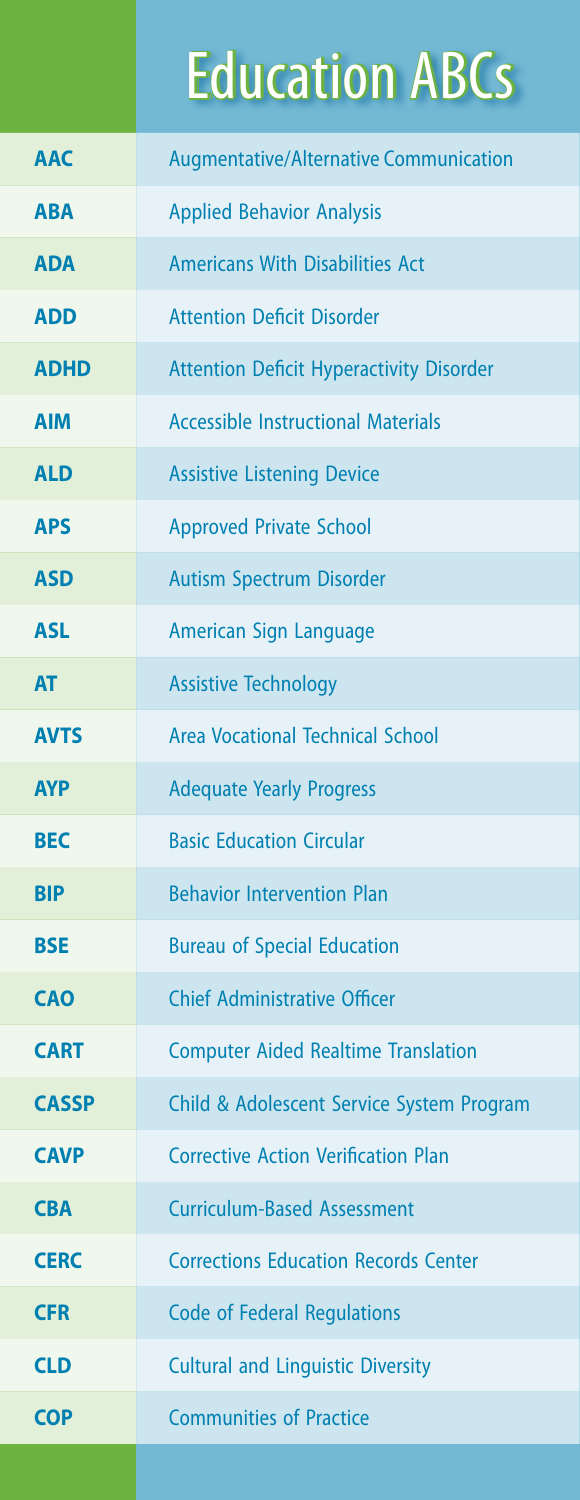| <b>CTE</b>    | <b>Career and Technical Education</b>                              |
|---------------|--------------------------------------------------------------------|
| <b>CTC</b>    | <b>Career and Technical Education Center</b>                       |
| <b>DIBELS</b> | <b>Dynamic Indicators of Basic Early Literacy</b><br><b>Skills</b> |
| <b>DPW</b>    | Department of Public Welfare                                       |
| <b>ED</b>     | <b>Emotional Disturbance</b>                                       |
| EI            | <b>Early Intervention</b>                                          |
| <b>EIPA</b>   | <b>Educational Interpreter Performance</b><br><b>Assessment</b>    |
| <b>EITA</b>   | <b>Early Intervention Technical Assistance</b>                     |
| <b>ELL</b>    | <b>English Language Learners</b>                                   |
| <b>EPSDT</b>  | Early Periodic Screening, Diagnosis, and<br><b>Treatment</b>       |
| ER            | <b>Evaluation Report</b>                                           |
| <b>ESEA</b>   | <b>Elementary and Secondary Education Act</b>                      |
| <b>ESL</b>    | English as a Second Language                                       |
| <b>ESY</b>    | <b>Extended School Year</b>                                        |
| <b>FAPE</b>   | <b>Free Appropriate Public Education</b>                           |
| <b>FBA</b>    | <b>Functional Behavioral Assessment</b>                            |
| <b>FERPA</b>  | <b>Family Educational Rights and Privacy Act</b>                   |
| <b>IAES</b>   | <b>Interim Alternative Educational Setting</b>                     |
| <b>ICC</b>    | <b>Interagency Coordinating Council</b>                            |
| <b>IDEA</b>   | <b>Individuals With Disabilities Education Act</b>                 |
| IEE           | <b>Independent Educational Evaluation</b>                          |
| <b>IEP</b>    | <b>Individualized Education Program</b>                            |
| <b>IFSP</b>   | <b>Individualized Family Service Plan</b>                          |
| <b>LEA</b>    | <b>Local Educational Agency</b>                                    |
| <b>LEP</b>    | <b>Limited English Proficiency</b>                                 |
| <b>LICC</b>   | <b>Local Interagency Coordinating Council</b>                      |
| <b>LRE</b>    | <b>Least Restrictive Environment</b>                               |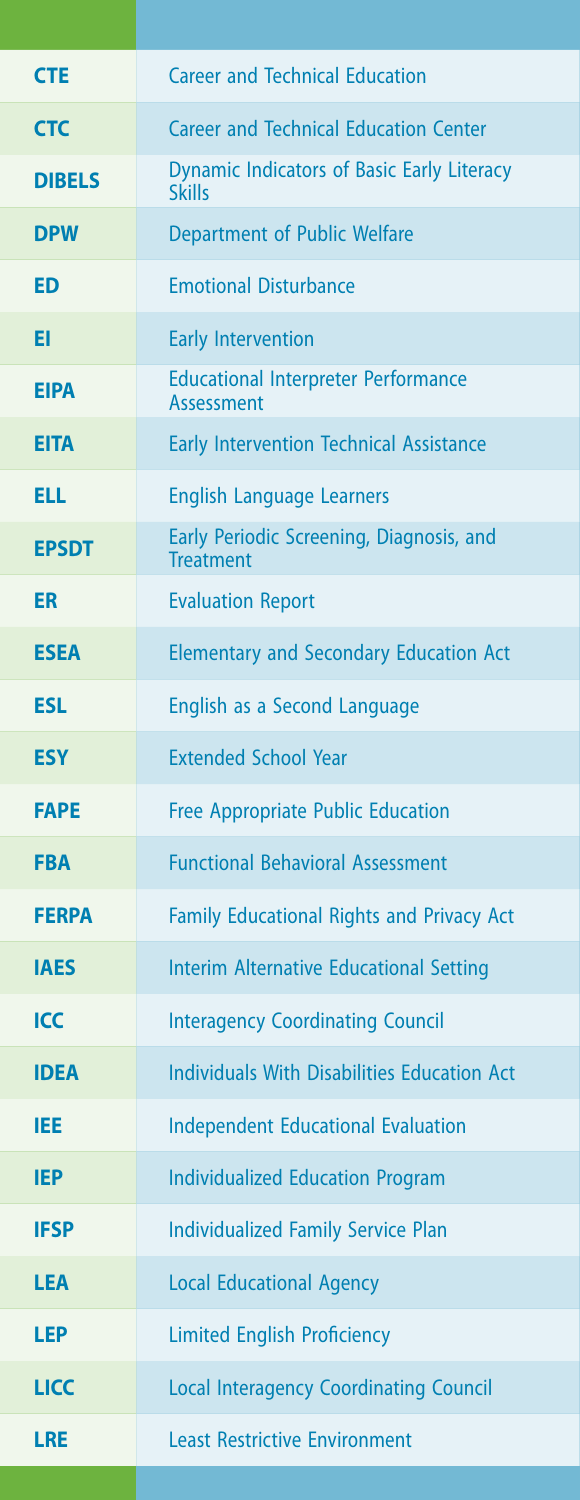| <b>LTCC</b>    | <b>Local Transition Coordinating Council</b>                         |
|----------------|----------------------------------------------------------------------|
| <b>LTF</b>     | <b>Local Task Force</b>                                              |
| <b>MA</b>      | <b>Medical Assistance</b>                                            |
| <b>MAWA</b>    | <b>Mutually Agreed Upon Written</b><br>Arrangement                   |
| <b>MOU</b>     | Memorandum of Understanding                                          |
| <b>MR/DD</b>   | <b>Mental Retardation/Developmental Delay</b>                        |
| <b>NCLB</b>    | No Child Left Behind                                                 |
| <b>NISL</b>    | National Institute for School Leadership                             |
| <b>NOREP</b>   | Notice of Recommended Educational<br>Placement                       |
| 0 & M          | <b>Orientation and Mobility</b>                                      |
| <b>OCD</b>     | <b>Obsessive Compulsive Disorder</b>                                 |
| <b>OCDEL</b>   | Office of Child Development and Early<br>Learning                    |
| <b>OCR</b>     | <b>Office for Civil Rights</b>                                       |
| <b>ODD</b>     | <b>Oppositional Defiant Disorder</b>                                 |
| <b>ODHH</b>    | Office for the Deaf and Hard of Hearing                              |
| <b>ODR</b>     | <b>Office for Dispute Resolution</b>                                 |
| OHI            | <b>Other Health Impairment</b>                                       |
| Οl             | <b>Orthopedic Impairment</b>                                         |
| <b>OSEP</b>    | <b>Office of Special Education Programs</b>                          |
| OT             | <b>Occupational Therapy</b>                                          |
| <b>OVR</b>     | Office of Vocational Rehabilitation                                  |
| <b>PASA</b>    | Pennsylvania Alternate System of<br><b>Assessment</b>                |
| <b>PaTTAN</b>  | Pennsylvania Training and Technical<br><b>Assistance Network</b>     |
| <b>PDD</b>     | <b>Pervasive Developmental Disorder</b>                              |
| <b>PDD-NOS</b> | Pervasive Developmental Disorder - Not<br><b>Otherwise Specified</b> |
| <b>PDE</b>     | Pennsylvania Department of Education                                 |
| <b>PSSA</b>    | Pennsylvania System of School Assessment                             |